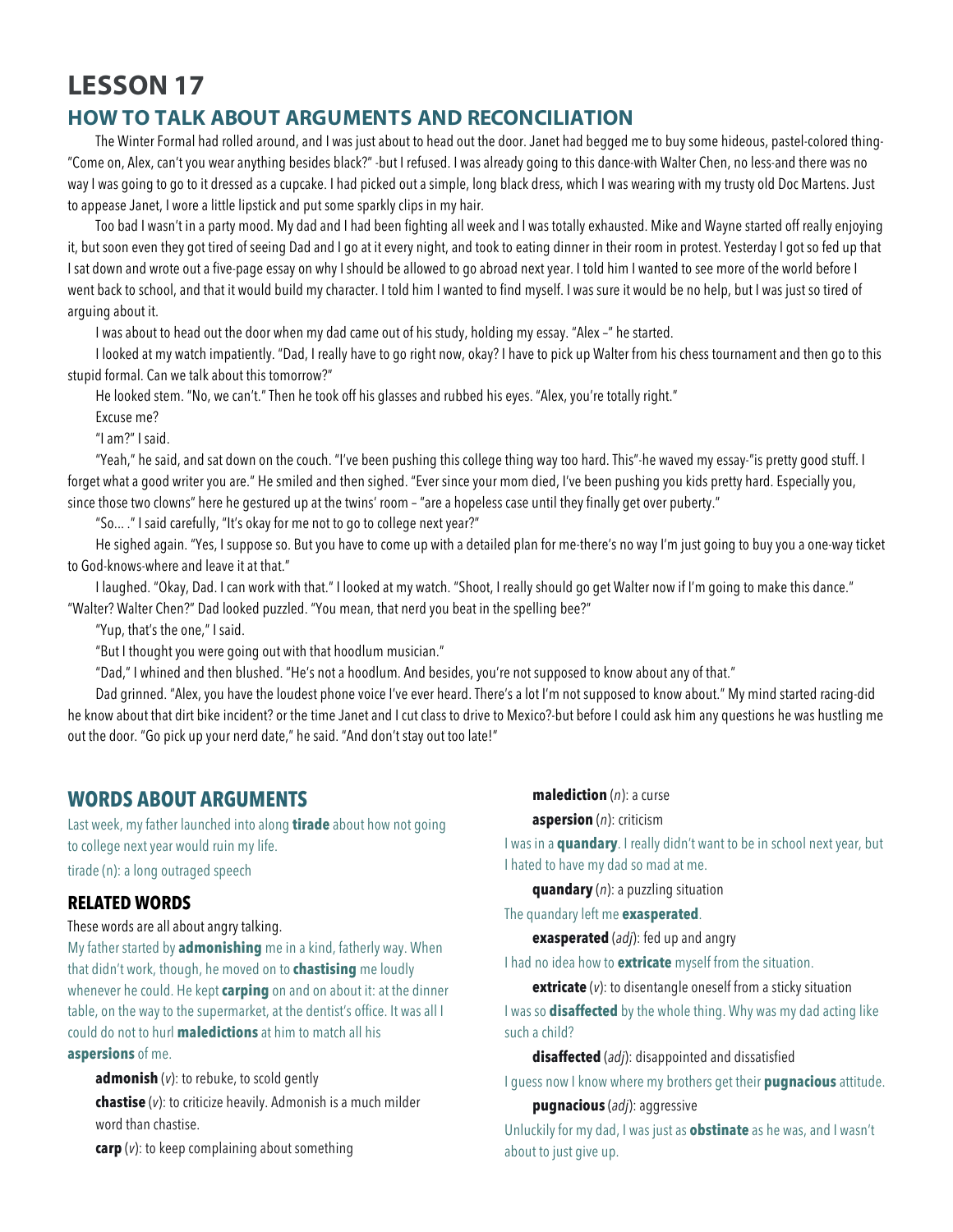#### **obstinate** (*adj*): stubborn

I thought I presented a really strong **rationale** in my essay for being allowed to travel.

**rationale** (*n*): line of reasoning

## **WORDS ABOUT MAKING UP**

I was really happy when my dad and I **reconciled**-I hate having so much tension in the house!

**reconcile** (*v*): to make up. The word can also mean "to accept that something you dislike won't change." As in, "My dad had to reconcile himself to the fact that I wasn't going to college next year."

#### Now our house was in a state of **accord**.

**accord** (*n*): agreement; a state of harmony

Dad's apology made me feel **vindicated**.

**vindicate** (*v*): to show that someone was justified and correct

Underneath it all, Dad is a really **benevolent** guy who just wants his kids to be happy.

## **benevolent** (*adj*): kindly

I try to have **compassion** for what he's going through. It's tough to raise three obnoxious teenagers by yourself.

**compassion** (*n*): to feel sympathy for another's misfortunes

## **RELATED WORDS**

I'm sure that, once I have kids of my own, I'll really **empathize** with him.

**empathize** (*v*): to identify with another person's feelings My dad was really **contrite** about having been so obdurate.

**contrite** (*adj*): genuinely apologetic

Here are some other words about being wrong and being sorry. I was touched by how **penitent** he was and how badly he wanted to make **amends**. He **expiated** himself by being super-nice to me and barely raising a fuss when I came home from the formal at 3 in the morning. I think he realized that he was Just as **culpable** for the fight as I was.

**penitent** (*adj*): genuinely apologetic

**amends** (*n*): something done or given to make up for having done wrong

**expiate** (*v*): to make amends

**culpable** (*adj*): at fault

Because he was being so reasonable, I **acceded** to his wishes that I come up with a detailed plan for next year.

**accede** (*v* ): to consent to something

At first I did it just to **placate** him, but then I realized that coming up with a plan would be a really good idea.

**placate** (*v*): to please someone in order to make someone less angry

I **delineated** exactly what my goals were for the year.

**delineate** (*v*): to explain something in detail

My brothers were amazed at how **docile** I became.

**docile** (*adj*): meek, easy to control

# **WORDS ABOUT PROMISES**

Dad told me his permission wasn't **unconditional**. I had to take lots of steps to make sure my trip was safe and well-planned.

**unconditional** (*adj*): guaranteed with no strings attached His permission would be **tentative** until I came up with a plan.

**tentative** (*adj*): not definite; likely to change before it is final.

He was very **explicit** on that issue.

**explicit** (*adj*): very clear. The adjective can also mean "very open and direct about sexuality." As in: "My brothers like to hide explicit magazines under their beds."

He **stipulated** that I had to go as part of a program, and not on my own.

**stipulate** (*v*): to specify something as part of an agreement or contract

That was his only **mandate**-other than that, I was free to choose where I wanted to go and what I wanted to do.

**mandate** (*n*): an official order

I gave him my **assurance** that I would plan it out very carefully.

**assurance** (*n*): something offered to inspire confidence

We made a **covenant** that he wouldn't micromanage my trip as long as I kept him informed of all my plans.

**covenant** (*n*): a binding promise or contract

At first I was worried he'd **rescind** his promise, but he didn't.

**rescind** (*v*): to take back something (like a promise or an argument)

# **WORDS OF FATHERLY ADVICE**

My dad likes giving me advice-he gets a kick out of being all **paternal**.

**paternal** (*adj*): relating to fathers

## **RELATED WORDS**

**maternal** (*adj*): relating to mothers

**fraternal** (*adj*): relating to brothers

There's no corresponding word for "relating to sisters" (sexist, much?) But just like the root *frater* means "brother," *soror* means "sister" – hence the words fraternity and sorority.

I was glad my dad didn't **interrogate** me about Rex, but maybe I should have asked his advice.

**interrogate** (*v*): to question aggressively

He's pretty **intuitive** when it comes to guys. I guess it helps that he was one, once.

**intuitive** (*adj*): known instinctively

I'm sure he would have told me to be **resilient**, and that teenage boys were a dime a dozen.